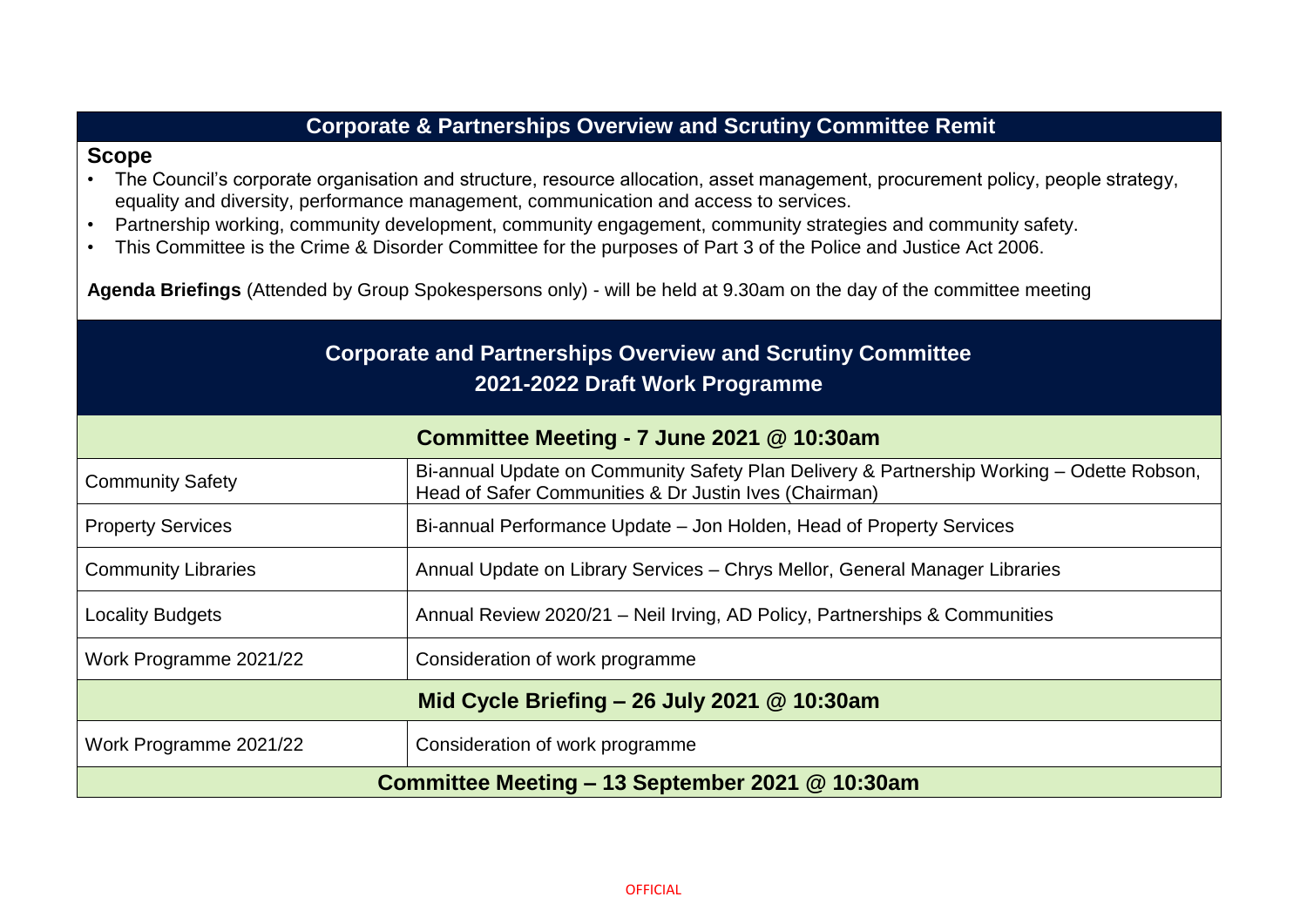| <b>Community Safety - PFCC</b>                 | Update on the implementation of plans for collaboration between North Yorkshire Police and<br>North Yorkshire Fire & Rescue Service from new Police, Fire & Crime Commissioner                                                            |  |
|------------------------------------------------|-------------------------------------------------------------------------------------------------------------------------------------------------------------------------------------------------------------------------------------------|--|
| <b>Stronger Communities</b>                    | Bi-annual update on work of the Stronger Communities team and progress update on the<br>corporate volunteering project - Marie-Ann Jackson, Head of Stronger Communities & Keeley<br>Metcalfe, NYCC Resourcing Solutions Business Partner |  |
| <b>Customer Access</b>                         | Update on the Operation of the Parish Portal and Parish Council engagement – Nigel Smith,<br><b>Head of Highway Operations</b>                                                                                                            |  |
| <b>Youth Justice</b>                           | Performance Update – Steve Walker, YJS Planning & Development Officer                                                                                                                                                                     |  |
| <b>Resilience and Emergencies</b>              | Purpose: An overview of the National Resilience Standards and NYCC's current performance,<br>together with an overview of ongoing Resilience and Emergencies work - Matt Robinson, Head<br>of Resilience and Emergencies                  |  |
| Work Programme 2021/22                         | Consideration of work programme                                                                                                                                                                                                           |  |
| Mid Cycle Briefing - 25 October 2021 @ 10:30am |                                                                                                                                                                                                                                           |  |
| Work Programme 2021/22                         | Consideration of the work programme                                                                                                                                                                                                       |  |
| Committee Meeting - 6 December 2021 @ 10:30am  |                                                                                                                                                                                                                                           |  |
|                                                |                                                                                                                                                                                                                                           |  |
| <b>Community Safety</b>                        | Bi-annual Update on Community Safety Plan Delivery & Partnership Working - Odette Robson,<br>Head of Safer Communities & Chair of CSP                                                                                                     |  |
| <b>Brierley Group Update</b>                   | Vicki Dixon, AD Strategic Resources (BES & CS)                                                                                                                                                                                            |  |
| <b>Investment Strategy</b>                     | Update on NYCC's Investment Strategy & its Investments - Karen Iveson, AD Strategic<br>Resources                                                                                                                                          |  |
| <b>Council Plan Development</b>                | Progress update on implementation of Council Plan Priorities - Simon Moss, Strategy &<br>Performance Team Leader                                                                                                                          |  |
| <b>Customer Access</b>                         | Update on the Operation of the Customer Portal - Robert Ling, AD Technology & Change                                                                                                                                                      |  |